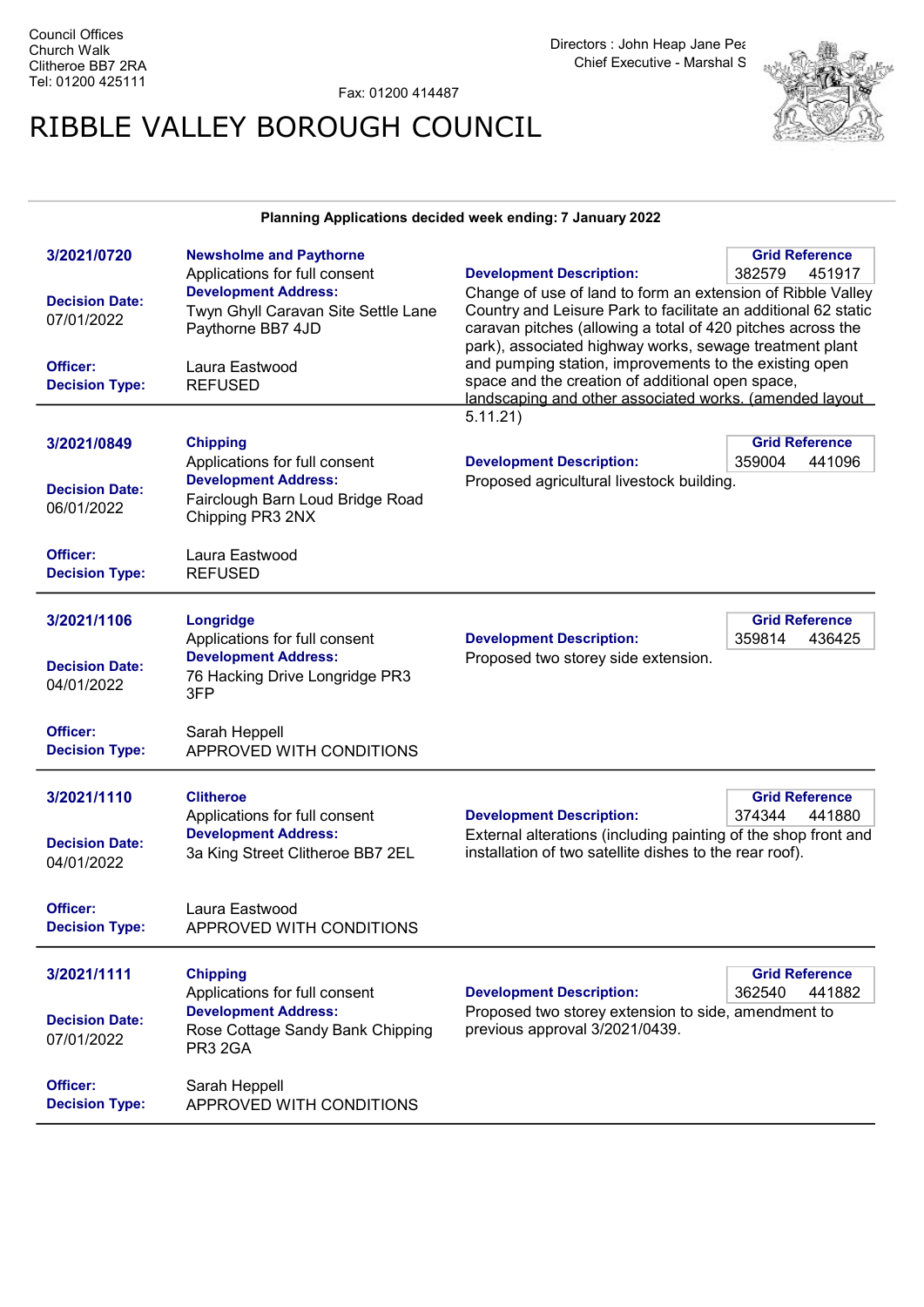| 3/2021/1145<br><b>Decision Date:</b><br>06/01/2022                                      | <b>Billington and Langho</b><br>Applications for full consent<br><b>Development Address:</b><br>Silverdale 55 Whalley Road<br>Langho BB6 8ES                                   | <b>Development Description:</b><br>Rear and side single storey extension                                                                                                                                                                                                                                                                                                                                                | <b>Grid Reference</b><br>370237<br>433935 |
|-----------------------------------------------------------------------------------------|--------------------------------------------------------------------------------------------------------------------------------------------------------------------------------|-------------------------------------------------------------------------------------------------------------------------------------------------------------------------------------------------------------------------------------------------------------------------------------------------------------------------------------------------------------------------------------------------------------------------|-------------------------------------------|
| Officer:<br><b>Decision Type:</b>                                                       | <b>Ben Taylor</b><br>APPROVED WITH CONDITIONS                                                                                                                                  |                                                                                                                                                                                                                                                                                                                                                                                                                         |                                           |
| 3/2021/1147<br><b>Decision Date:</b><br>07/01/2022                                      | Longridge<br>Applications for full consent<br><b>Development Address:</b><br><b>Barnacre Road Primary School</b><br>Barnacre Road Longridge PR3 2PD                            | <b>Development Description:</b><br>Provision of two timber units to Barnacre Road Primary<br>School Longridge                                                                                                                                                                                                                                                                                                           | <b>Grid Reference</b><br>437763<br>359961 |
| Officer:<br><b>Decision Type:</b>                                                       | Sarah Heppell<br>APPROVED WITH CONDITIONS                                                                                                                                      |                                                                                                                                                                                                                                                                                                                                                                                                                         |                                           |
| 3/2021/1165<br><b>Decision Date:</b><br>06/01/2022                                      | Longridge<br>Applications for full consent<br><b>Development Address:</b><br>51 Berry Lane Longridge PR3 3NH                                                                   | <b>Development Description:</b><br>Proposed demolition and replacement of existing single<br>storey rear outrigger due to fire damage.                                                                                                                                                                                                                                                                                  | <b>Grid Reference</b><br>360273<br>437507 |
| Officer:<br><b>Decision Type:</b>                                                       | <b>Adrian Dowd</b><br><b>REFUSED</b>                                                                                                                                           |                                                                                                                                                                                                                                                                                                                                                                                                                         |                                           |
| 3/2021/1166<br><b>Decision Date:</b><br>06/01/2022                                      | <b>Billington and Langho</b><br>Applications for full consent<br><b>Development Address:</b><br>5 Higherfield Langho BB6 8HQ                                                   | <b>Development Description:</b><br>Proposed single storey side and rear extension and garage<br>conversion to form additional living accommodation.                                                                                                                                                                                                                                                                     | <b>Grid Reference</b><br>370124<br>433895 |
| Officer:<br><b>Decision Type:</b>                                                       | <b>Ben Taylor</b><br>APPROVED WITH CONDITIONS                                                                                                                                  |                                                                                                                                                                                                                                                                                                                                                                                                                         |                                           |
| 3/2021/1171<br><b>Decision Date:</b><br>05/01/2022<br>Officer:<br><b>Decision Type:</b> | <b>Salesbury</b><br>Non-Material amendment<br><b>Development Address:</b><br>Wild Rose Cottage Longsight Road<br>Copster Green BB1 9EU<br><b>Adrian Dowd</b><br><b>REFUSED</b> | <b>Grid Reference</b><br><b>Development Description:</b><br>367428<br>433782<br>Amendment to planning permission 3/2018/0776 to allow<br>the use plastic tiles for all new roofing on double and single<br>storey extensions (Tapco Colour 706). To render rear<br>elevation on the previously approved single storey<br>extension to match the side of property - stone cills and<br>surrounds (jambs) to be retained. |                                           |
| 3/2021/1174<br><b>Decision Date:</b><br>07/01/2022<br>Officer:<br><b>Decision Type:</b> | <b>Wilpshire</b><br>Applications for full consent<br><b>Development Address:</b><br>Fern Bank Parsonage Road<br>Wilpshire BB1 4AG<br><b>Ben Taylor</b><br><b>REFUSED</b>       | <b>Development Description:</b><br>Proposed extension to rear including replacement of<br>existing garage.                                                                                                                                                                                                                                                                                                              | <b>Grid Reference</b><br>369411<br>431822 |